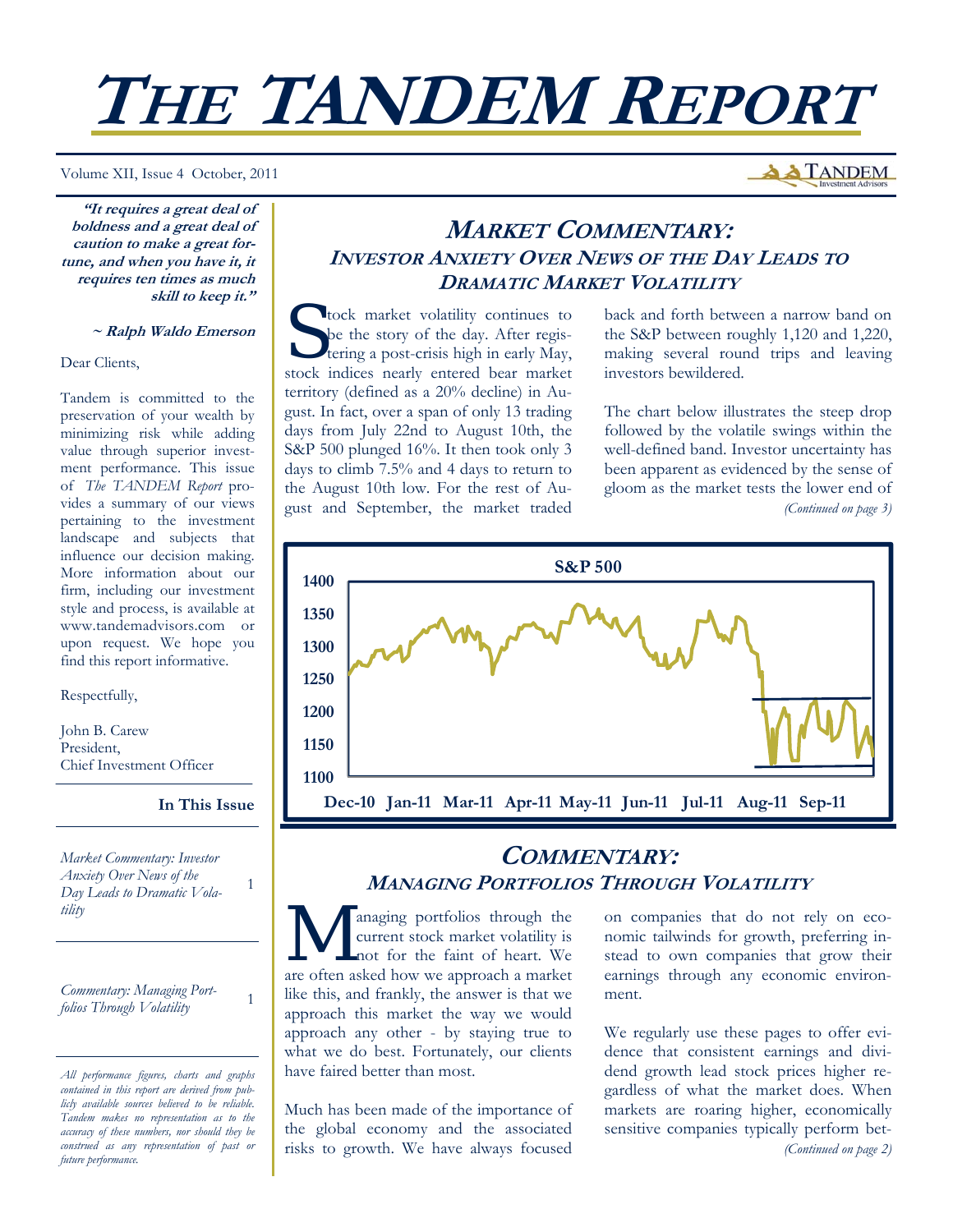## **COMMENTARY (CONTINUED)**

#### *(Continued from page 1)*

ter in the excitement. Conversely, when markets stumble, those companies with sound fundamental growth perform better. While at the end of the day both types of stocks may end up in the same place, we prefer the smoother experience our companies provide to the wild rides of the more economically sensitive.

To illustrate, we update the comparison of J.M. Smucker and Caterpillar introduced in the March, 2011 issue of **The**  TANDEM Report. You may recall that our clients own J.M Smucker and not Caterpillar. While both are excellent companies, Caterpillar does not meet our requirements.

The first chart below shows earnings growth for both companies since 2001. Caterpillar's earnings have outstripped those of Smucker. Yet they have done so with many fits and starts while Smucker has experienced a smooth upward ascent. The result of Smucker's ability to deliver consistent earnings growth independent of the economic turmoil is a much steadier price appreciation. The second chart below reflects that the stock price for both companies begin and end in virtually the same place, but Caterpillar has experienced much greater swings both up and down.

There is a financial term that addresses this smoothness of price movement called beta. The stock market has a beta of 1. A stock or portfolio with a beta greater than 1 can be expected to change in value at a rate greater than the change in value of the market. Similarly, a stock or portfolio with a beta less than 1 can be expected to move at a rate of change less than that of the market. Caterpillar has a beta of 1.44 while Smucker has a beta of 0.54.

The stock portfolios we manage enjoy betas that range roughly from 0.60 to 0.75. To us, this means that our clients' stocks and overall portfolios will not experience the violent swings of the stock market, changing in value more for their own merits than for the direction of the market.

There are many ways to skin a cat. Some great money managers seek more beta and volatility in order to achieve greater returns in rising markets. However, our 20 year history of a lower beta approach has managed to outperform many different types of markets and appears to be wellsuited for the current one. After all, the first rule of making money is to not lose it!

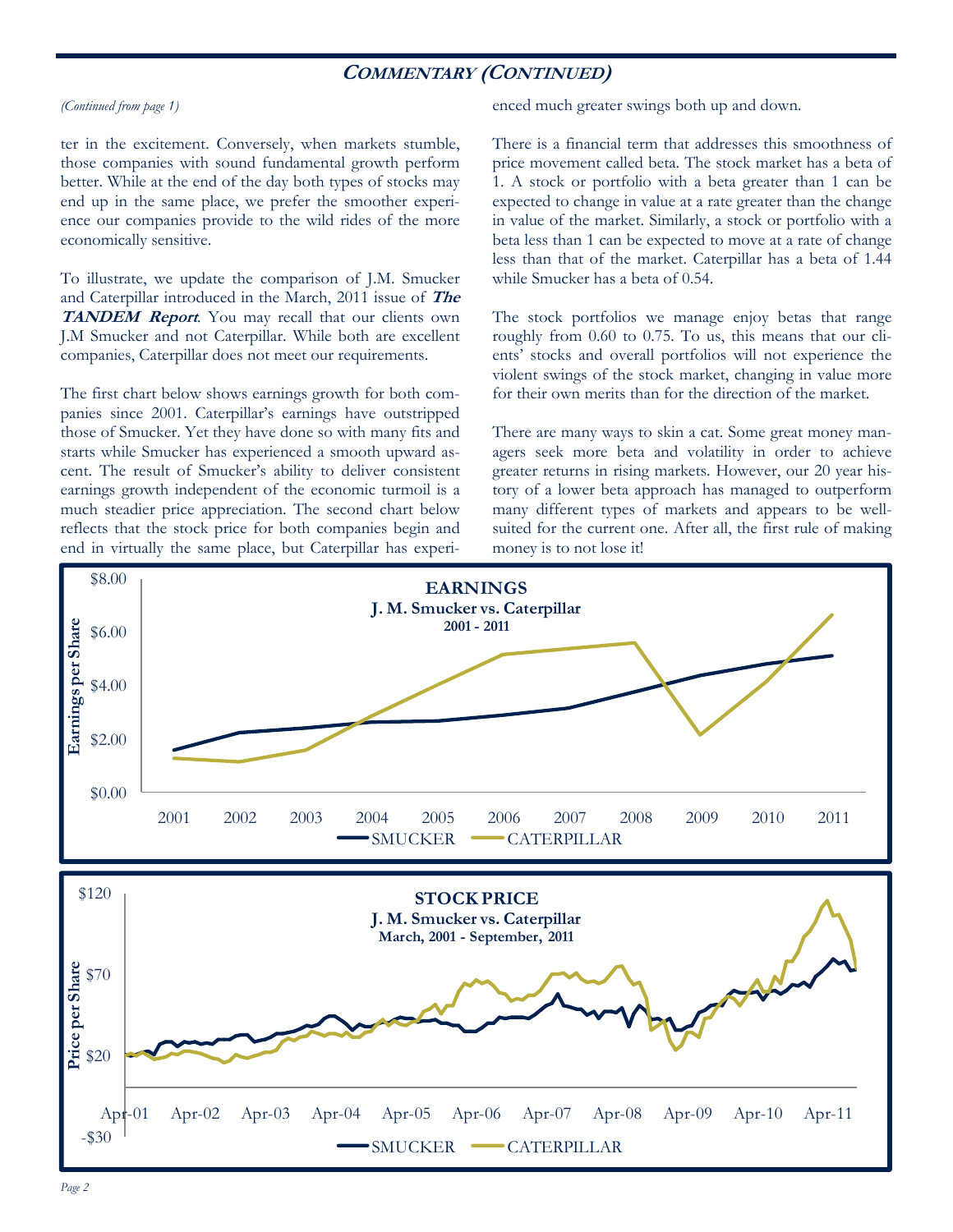## **MARKET COMMENTARY (CONTINUED)**



*(Continued from page 1)* 

the range and the near euphoria as it approaches the upper end. Headline news receives much of the blame for the turbulence. The crisis in the Euro Zone, a China slowdown and fears of recession all rightly concern investors.

But we believe the real issues are receiving less attention than they deserve. The most important data to focus upon is corporate earnings in the near term and the direction of unemployment in the intermediate term. Certainly external factors like Europe and China will influence these, but excessive concern can distort reality.

The chart above illustrates clearly that the price of the S&P 500 follows the direction of earnings. Until recently, the correlation has been remarkable. As we enter the heart of corporate earnings reporting season in October, it appears that the stock market is forecasting lower earnings as the price dips well below earnings. And the market is in fact a leading indicator of future earnings. However, evidence to date suggests that U.S. companies appear to be healthy and reporting profits in line with expectations. This is welcome news and should provide a floor to the market. Corporations are telling us that it appears the stock market has it

wrong in the short run.

The basically sideways direction (albeit with plenty of volatility) of the S&P indicates that the market has it right in the intermediate term. The chart below shows the inverse correlation between the 3-year return of the S&P 500 and the direction (not the rate) of unemployment. Stable unemployment levels leave the market directionless. But as unemployment either rises or falls, the market does the opposite. Until unemployment begins to move in one direction or another, the market is likely to remain in its sideways pattern.

The news of the day makes investors anxious and this anxiety is manifested in dramatic volatility and oversized shortterm swings. Yet evidence suggests that the real drivers of the market's direction are earnings and unemployment. We are not likely to have answers to Europe, China or anything else in the near term, which probably leaves us to enjoy more of this crazy market. But at the end of the day, it really hasn't gone anywhere. Much like a roller coaster, today's market takes us for gut wrenching rides, yet we begin and end in the same place. Let's see what trends may begin to emerge in earnings and unemployment before we commit to gloom or euphoria. Until then, sit back and enjoy the ride. It will be over soon enough.